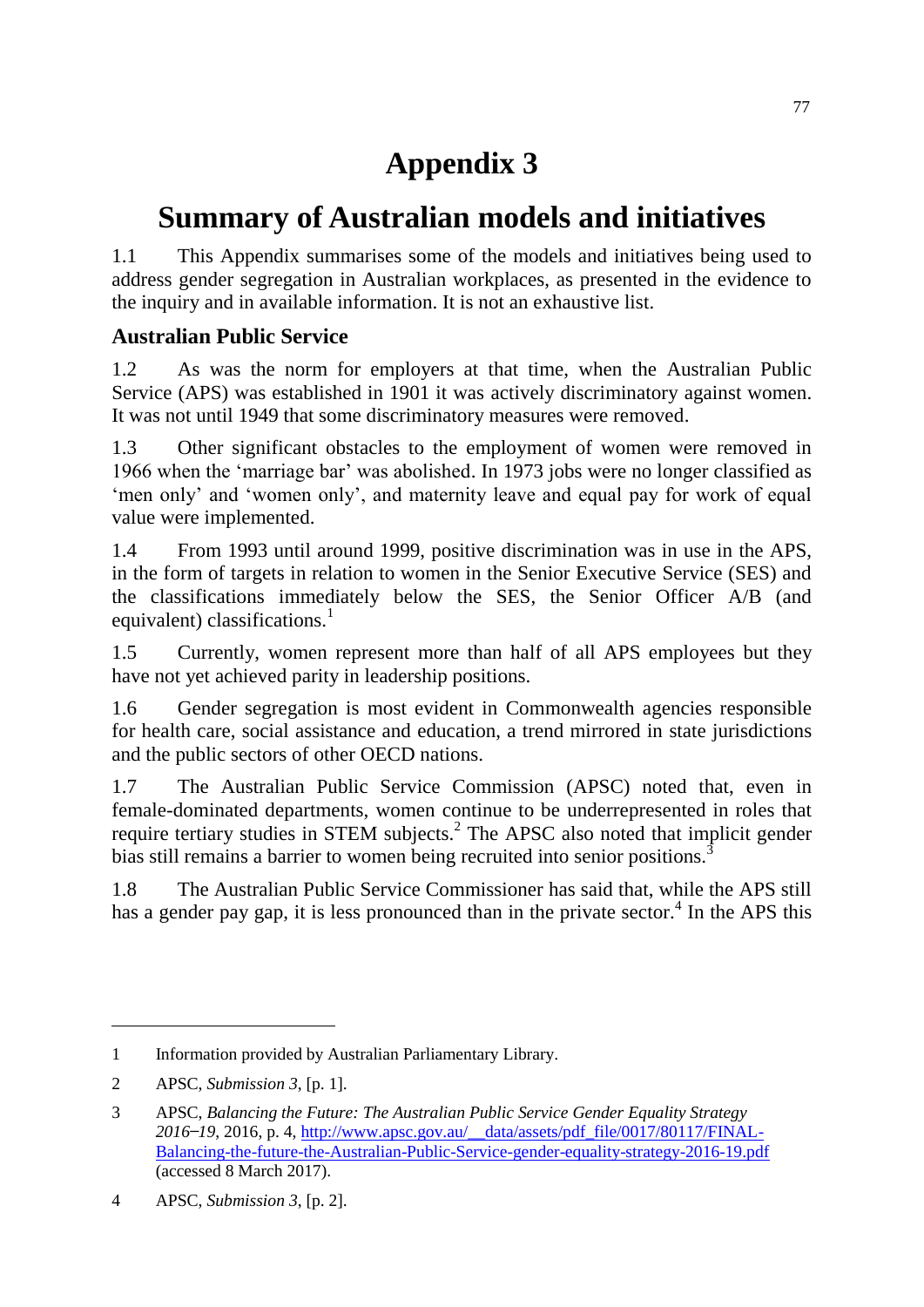gap is fairly evenly distributed across the distribution of wages.<sup>5</sup> The Commonwealth Public Sector Union (CPSU) has attributed the smaller gender pay gap in the APS to the widespread use of enterprise agreements and transparent pay levels.

1.9 The CPSU has noted that there are significant pay gaps between agencies at the same level and is concerned that, without a change in approach to agency bargaining, particularly around maintenance of family friendly conditions and consultation rights, gender equality in the APS will be severely compromised.<sup>6</sup>

1.10 The APSC released *Balancing the Future: The Australian Public Service Gender Equality Strategy 2016-19*, which seeks to change culture 'through leadership, flexibility and innovation'. The Strategy states that '[t]he APS must set the pace for a contemporary Australian workforce':

The APS will not achieve gender equality until both women and men are seen as capable and credible leaders; until both women and men can work flexibly without risking their career progression; and until outdated assumptions of 'women's work' and 'men's work' are identified and eradicated.<sup>7</sup>

## **Industry-led initiatives**

1.11 In 2015, the Australian Institute of Company Directors (AICD) called for all boards, with particular emphasis on ASX 200 companies, to meet a target of 30 per cent female directors by the end of 2018. It launched the Australian chapter of the 30 per cent Club, a global movement of consultants, senior directors and educators that aims to ensure that change occurs at all levels and is seen as an important aspect of board effectiveness. To date, 81 ASX 200 chairs have become members, and the AICD believes that '[i]f momentum can be created in the ASX 200 then it is more likely to filter through to other organisations'.<sup>8</sup>

1.12 In 2016, the AICD partnered with Chief Executive Women (CEW) to develop the *Boards for Balance* program that promotes the role of the board in influencing gender representation within organisations. Since 2010, the AICD has also partnered with the Australian Government to offer over 330 scholarships to current and emerging female directors and executives to enable to them to complete formal AICD governance education programs such as the Company Directors Course.<sup>9</sup>

1.13 The engineering and construction firm GHD was recognised with a Workplace Gender Equality Agency's (WGEA's) Employer of Choice for Gender

<sup>5</sup> Robyn Layton, Meg Smith and Andrew Stewart, *Equal Remuneration under the Fair Work Act 2009: A Report for the Pay Equity Unit of the Fair Work Commission*, 2013, <https://www.fwc.gov.au/documents/documents/payequity/er-report-6-dec-2013.pdf> (accessed 23 February 2017), pp. 91–3.

<sup>6</sup> CPSU, *Submission 10*, pp. 2-3.

<sup>7</sup> APSC, *Balancing the Future*, p. 3.

<sup>8</sup> AICD, *Submission 14*, p. 1.

<sup>9</sup> AICD, *Submission 14*, p. 3.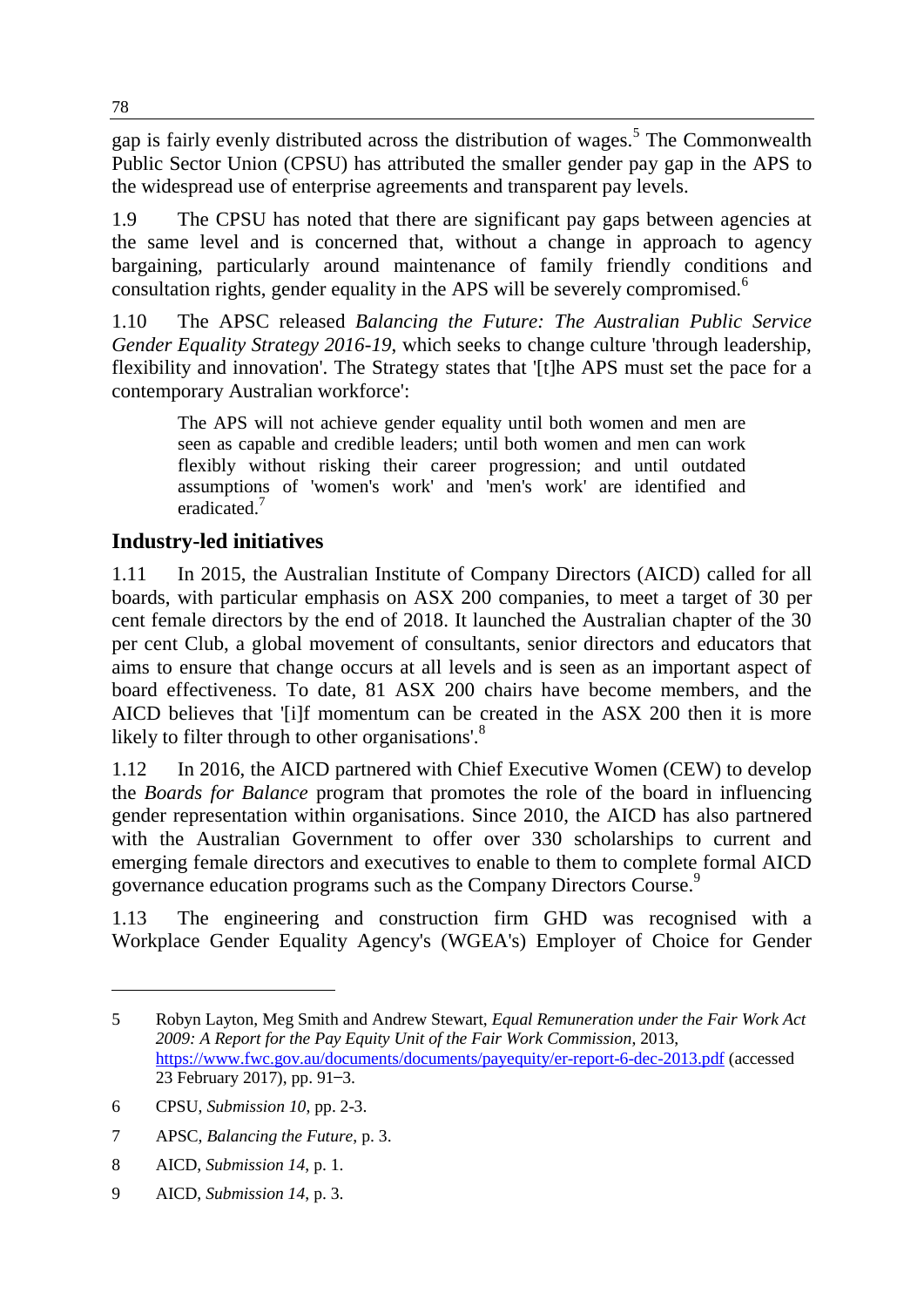Equality citation for setting a target of 40 per cent female workforce by 2020, and increasing female leadership appointments in Australia over the last six months.<sup>10</sup>

1.14 The Australian Industry Group (Ai Group) notes that its members are employing a range of strategies to address gender segregation, including developing and implementing diversity and inclusion strategies with a focus on gender, and building gender diversity key performance indicators into the incentive programs for senior management.<sup>11</sup>

1.15 The four major banks have set targets for women in management with Westpac on track to achieve gender parity among its managers in 2017.

1.16 Construction companies are piloting a range of initiatives to support gender diversity including flexibility initiatives, wellbeing initiatives and gender targets. BHP Billiton recently set a target of 50 per cent female employees by 2025 and is reassessing its recruitment and promotion practices to achieve this.<sup>12</sup>

1.17 Supporting and Linking Tradeswomen (SALT) is a not-for-profit network of female tradeswomen that began with seven tradeswomen in Wollongong in 2009 and now has representatives nationwide. Volunteer members have been touring western NSW and hosting workshops in schools to introduce young women to potential career pathways in trades. SALT President Ms Fi Shewring stated:

Jobs do not have a gender but there is an attitude in society that certain jobs are only done by men and we wanted to change that...<sup>13</sup>

1.18 TradeUP Australia is a not-for-profit organisation founded by electrician Ms Sarah-Jayne Flatters to empower, inspire, inform and mentor women in pursuing careers in traditional male-dominated trades.<sup>14</sup>

1.19 The *Women in IT Executive Mentoring* program was founded by Dell Australia in 2005 to encourage women to further their careers in information technology and recently celebrated its tenth anniversary.<sup>15</sup>

1.20 BPW Australia encourages its clubs to mark Equal Pay Day with events that raise community awareness of the key challenges to gender equity. For example, in September 2014 BPW Joondalup brought together politicians, employers, educators,

<sup>10</sup> WGEA, *6 Ways Employers are Raising the Bar on Gender Equality*, cited in Australian Chamber of Commerce and Industry, *Submission 30*, p. 22.

<sup>11</sup> Ai Group, *Submission 11,* p. 8.

<sup>12</sup> Natalie Galea, Adam Rogan, Abigail Powell, Louise Chappell and Martin Loosemore, *Construction Industry*: *Demolishing Gender Structures*, UNSW, December 2016.

<sup>13</sup> Melanie Pearce with Gavin Coote and Julie Clift, 'Female tradies giving women and girls confidence with skills and broadening career horizons', *ABC News online*, 30 March 2016, [http://www.abc.net.au/news/2016-03-30/female-tradies-giving-women-and-girls-confidence](http://www.abc.net.au/news/2016-03-30/female-tradies-giving-women-and-girls-confidence-with-skills/7284616)[with-skills/7284616](http://www.abc.net.au/news/2016-03-30/female-tradies-giving-women-and-girls-confidence-with-skills/7284616) (accessed 2 March 2017).

<sup>14</sup> Economic Security4Women, *Submission* 7, pp. 4–5.

<sup>15</sup> Dell's *Women in IT Executive Mentoring (WITEM)* program, <http://www.dell.com/learn/au/en/aucorp1/corp-comm/witem-au> (accessed 2 March 2017).